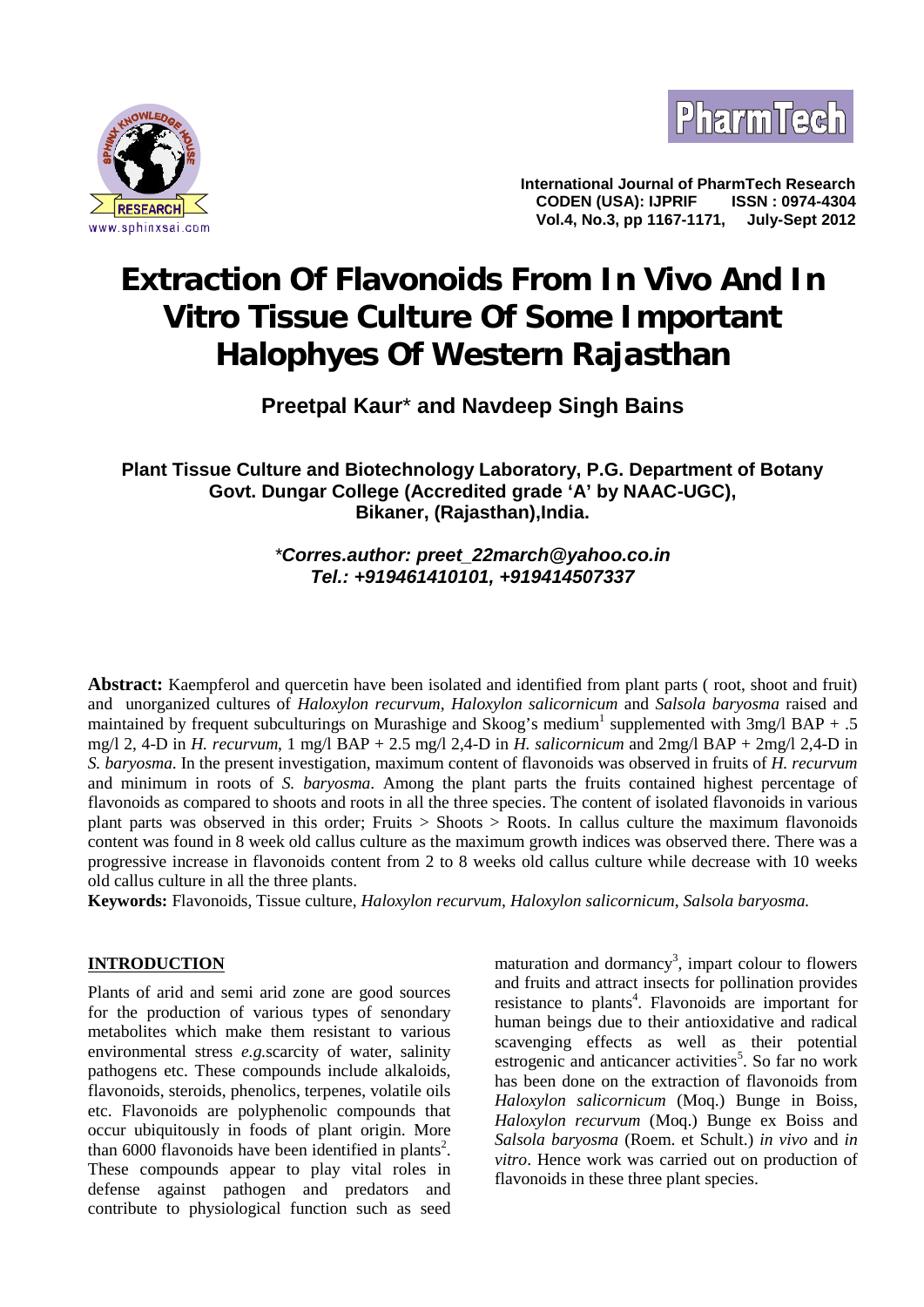## **MATERIAL AND METHODS**

## *In vivo*

*H. recurvum, H. salicornicum*, and *S. baryosma* plant parts (root, shoots and fruits) as identified and authenticated by taxonomist, Central Arid Zone Research Institute (CAZRI), Bikaner (Rajasthan) India, were collected at their luxuriant growth, dried, powdered and used for the estimation of flavonoids content along with the *in vitro* tissue samples.

## *In vitro*

Unorganized cultures of all the three plant species were established from nodal segments on Murashige and Skoog's medium supplemented with 3mg/l BAP + .5 mg/l 2, 4-D for *H. recurvum,* 1 mg/l BAP + 2.5 mg/l 2, 4-D for *H. salicornicum* and 2mg/l BAP + 2mg/l 2, 4-D for *S. baryosma*. The cultures were maintained for 12 months by subculturing at 6-8 weeks intervals at 25±2°C, 55-60% humidity and 300-400 lux light intensity under 16 hours photoperiod using a combination of cool white fluorescent and incandescent light. The tissues were harvested at the transfer age of 2, 4, 6, 8 and 10 weeks and kept at  $100^{\circ}$ c for 5 min so as to inactivate any enzymatic activity and later at  $60^{\circ}$ c till a constant weight was achieved. Growth index was calculated using following equation:

Growth Index  $(GI)$  =

## Final fresh weight of tissue- Initial fresh weight of tissue fresh weight of tissue

## **EXTRACTION PROCEDURE**

The dried, powered plant materials and callus tissue were separately soxhlet extracted in 80% ethanol for 24 hours<sup>6</sup>. Each of the extract was concentrated and coi re-extracted with petroleum ether (fraction I), ethyl ether (fraction II) and ethyl acetate (fraction III) in succession. Ether extract was rejected due to its being rich in fatty substance. The ethyl ether fraction was analyzed for free flavonoids while the ethyl acetate fraction was hydrolyzed to cleave glycosides by refluxing with  $7\%$  H<sub>2</sub>SO<sub>4</sub> for 2 hours. The mixture was filtered, the filtrate extracted with ethyl acetate, neutralized with 5% NaOH, then dried in vacuo and analyzed for bound flavonoids.

## **QUALITITATIVE ANALYSIS**

#### **Thin layer chromatography**

The glass plates (20 x 20 cm) coated  $(0.2 - 0.3$  mm thick) with silica gel G (30 gm/60 ml) were dried at

room temperature. The dried activated at  $100^{\circ}$  C for thirty min. in an oven and cooled at room temperature. Ethyl ether and ethyl acetate fraction from each of the test sample were separately applied 1 cm above the edge of the plates along with the reference compound (Apigenin, Kaempferol, Luteolin, Quercetin and Vitexin). Several other solvent mixture such as ethyl acetate saturated with water, acetic acid (6:4); forestall system (acetic acid, conc. HCl and water; 10:3:30) were also tried. The solvent mixture of n-butanol, acetic acid, water (4:1:5) gave the best results in all the cases examined. The developed plates were air dried and visualized under UV light which showed two fluorescent spot in both the fractions II and III in all the instances co-including with those of the standard sample of quercetin (blue, Rf 0.82) and kaempferol (bright yellowish blue, Rf 0.93). The plates were placed in a chamber saturated with ammonia vapors to observe the color of the spots (quercetin-yellow; kaempferol-deep yellow). On spraying the developed plates with 5% ethnolic FeCl3 solution which also showed only one spot (in both the fraction II and III) in which fraction II was considered with that of the reference of quercetin (yellowish brown) and fraction III with kaempferol (deep yellow). The Rf values were calculated an average of the 5 replicate.

## **Preparative thin layer chromatography**

The glass plates (20 x 20 cm) thickly coated  $(0.4 -$ 0.5 mm) with silica gel (45 gm/ 80 ml water) and activated at  $100^{\circ}$ c for 30 min and cooled at room temp. were used for prepative thin layer chromatography (PLC). The extract of both the fraction (II and III) were applied on separate plates and developed plates were air-dried and visualized under UV light. Each of the florescent spot coinciding with those of the standard reference compounds of quercetin and kaempferol were marked.

## **QUANTITATIVE ANALYSIS**

Quantitative estimation of the identified flavonoids was carried out calorimetrically following the method of Kariyone *et al.*<sup>7</sup> and Naghhski *et al.*<sup>8</sup> in case of quercetin; and Mabry *et al.*<sup>9</sup> in case of kempferol. Stock solution (25 micro gm/ ml) of querceting and kempferol were separately prepared by dissolving the authentic sample in methanol. Six conc., (25 micro gm/ml – 150 micro gm/ml) of each of the standard samples were spotted on silica gel coated and activated plates. Separate plates of each of the conc. of quercetin and kaempfrol were used and these chromatograms were developed in the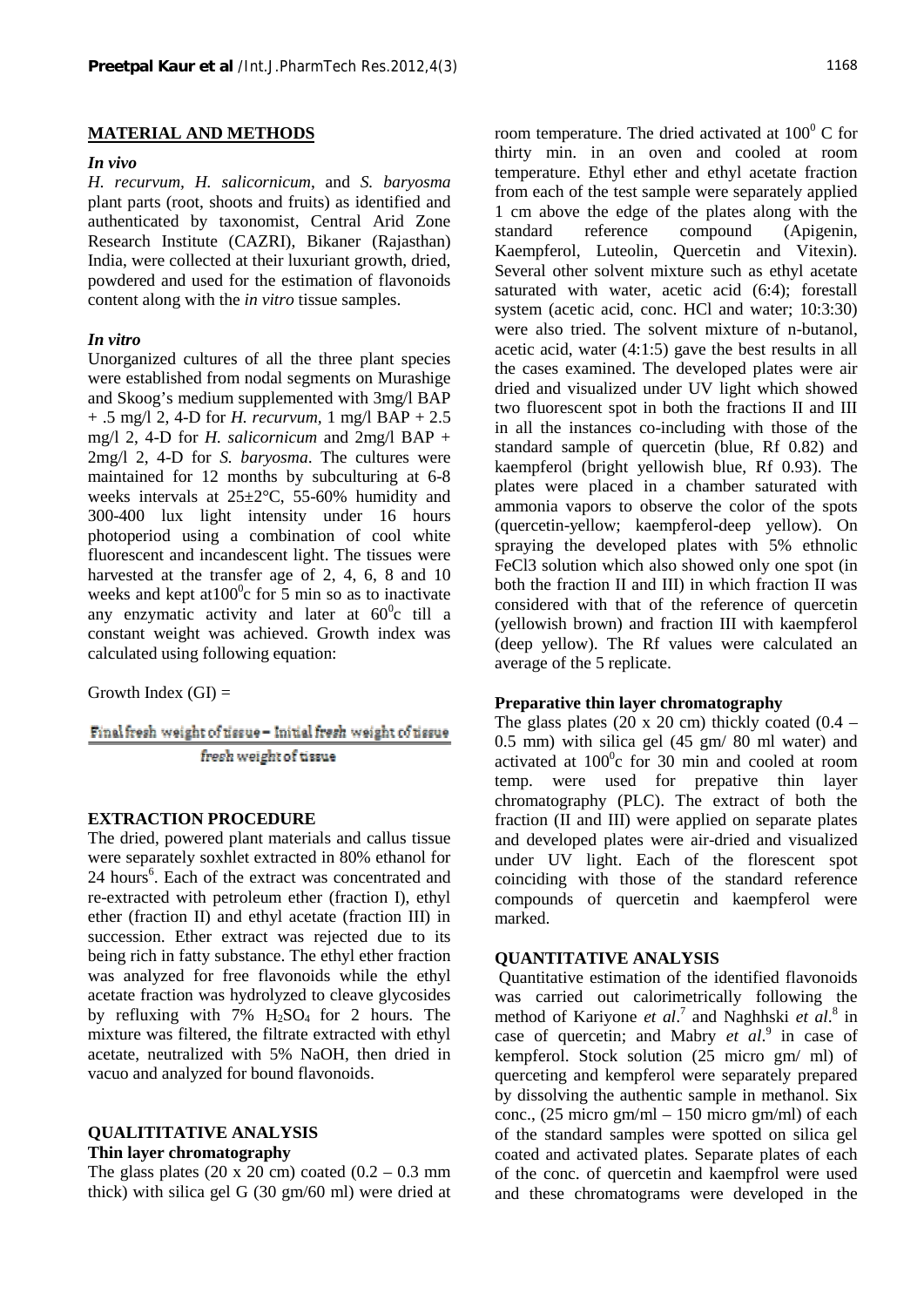same solvent system as used for the quantitative method (n-butanol; acetic acid; water, 4:1:5, upper layer). Such developed chromatograms were air dried and visualized under UV light. The fluorescent spots were marked and collected along with the adsorbent in separate test tubes the mixture shaken vigorously, centrifuged and supernatants collected separately. The volume of the replicates was made up to 10 ml by adding spectroscopic methanol. To each of these sample 3 ml of 0.1 mole AlCl3 was added, stopper tightly and the mixture shaken vigorously. Such tubes were kept at room temp. for 20 min. Five such replicates were prepared in each case and optical density is measured using spectronoic – 20 colorimeter set at 440 nm for quercetin and 423 nm for kaempferol against a blank (10 ml spectroscopic methanol  $+$  3 ml 0.1 mole AlCl3). Regression curves for quercetine and kaempferol were separately plotted in between their respective concentrations and optical densities, which followed Beer's law.

Each of the ethyl ether and ethyl acetate extracts was dissolved in 1 ml of spectroscopic methanol and applied (0.1 ml) on silica gel 'G' coated plates along with authentic quercetine and kaempferol markers and developed as above. Fluorescent spots coinciding with those of the reference compounds were marked, scrapped, eluted with methanol separately and the samples were prepared as detailed above. The optical density in each case was colorimetrically recorded as above. The amount of quercetine and kaempferol in the sample were then determine (mg/g.d.w.) by comparing with those of their respective standard curves. Five such replicates were examined and mean value calculated (SE<  $0.5\%$ ).

|                 | Growth Indices |         |         |         |          |
|-----------------|----------------|---------|---------|---------|----------|
| Plant Name      | 2 Weeks        | 4 Weeks | 6 Weeks | 8 Weeks | 10 Weeks |
| H. recurvum     | 2.67           | 3.81    | 4.42    | 6.38    | 6.02     |
| H. salicornicum | 2.88           | 4.09    | 5.27    | 7.69    | 6.34     |
| S. baryosma     | 3.01           | 4.62    | 5.87    | 8.03    | 7.84     |

## **Table No: 2 Flavonoids isolated (mg/g.dw) from various plant parts of** *H.recurvum*

| <b>Plant Parts</b> | Kaempferol | Quercetin | Total (mg/g.dw) |
|--------------------|------------|-----------|-----------------|
| Root               | .08        | በ 97      | 2.05            |
| Shoot              | .20        |           | C C C           |
| Fruit              | .89        | . .30     | 3.19            |

#### **Table No: 3 Flavonoids isolated (mg/g.dw) from** *in vitro* **tissue culture of** *H.recurvum*

| Age of tissue | Kaempferol | Quercetin | Total $(mg/g.dw)$ |
|---------------|------------|-----------|-------------------|
| 2 Weeks       | 0.76       | 0.54      |                   |
| 4 Weeks       | 1.45       | 1.27      | 2.72              |
| 6 Weeks       | 1.99       | 1.78      | 3.77              |
| 8 Weeks       | 2.57       | 2.44      | 5.01              |
| 10 Weeks      | 2.21       | 1.98      | 4.19              |

## **Table No: 4 Flavonoids isolated (mg/g.dw) from various plant parts of** *H.salicornicum*

| <b>Plant Parts</b> | Kaempferol | Quercetin | Total (mg/g.dw) |
|--------------------|------------|-----------|-----------------|
| Root               |            | . 04      | 2.19            |
| Shoot              | 1.26       | 19        | 2.45            |
| Fruit              | 27         |           | 2.58            |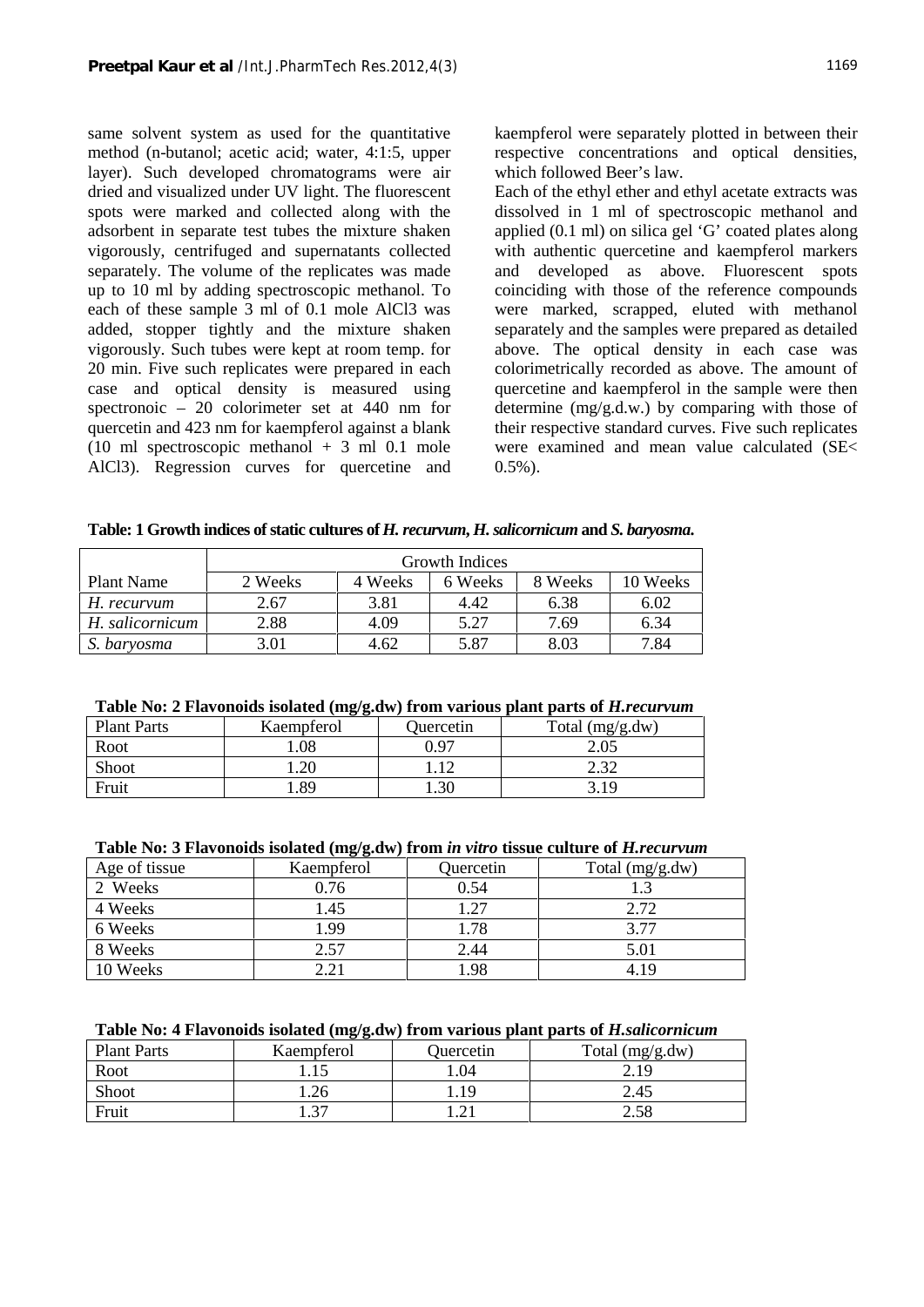| Age of tissue | Kaempferol | Quercetin | Total (mg/g.dw) |
|---------------|------------|-----------|-----------------|
| 2 Weeks       | 0.53       | 0.37      | 0.90            |
| 4 Weeks       | 0.71       | 0.56      | 1.27            |
| 6 Weeks       | 1.21       | 1.42      | 2.63            |
| 8 Weeks       | 2.38       | 2.12      | 4.50            |
| 10 Weeks      | 1.96       | .92       | 3.88            |

**Table No: 5 Flavonoids isolated (mg/g.dw) from** *in vitro* **tissue culture of** *H.salicornicum*

## **Table No: 6 Flavonoids isolated (mg/g.dw) from various plant parts of** *S.baryosma*

| <b>Plant Parts</b> | Kaempferol | Quercetin  | Total (mg/g.dw) |
|--------------------|------------|------------|-----------------|
| Root               | 9.99       | $\rm 0.87$ | . 86            |
| Shoot              | .          | . 09       | 2.30            |
| Fruit              | 75         | 1.26       | 3.01            |

**Table No: 7 Flavonoids isolated (mg/g.dw) from** *in vitro* **tissue culture of** *S.baryosma*

| Age of tissue | Kaempferol | Quercetin        | Total (mg/g.dw) |
|---------------|------------|------------------|-----------------|
| 2 Weeks       | 0.68       | 0.52             | 1.20            |
| 4 Weeks       | 0.91       | 0.87             | 1.78            |
| 6 Weeks       | 1.28       | 1.06             | 2.34            |
| 8 Weeks       | 2.51       | 1.96             | 4.47            |
| 10 Weeks      | .54        | $\overline{.}37$ | 2.91            |

## **RESULT AND DISCUSSION**

In the present investigation, two flavonoids *viz.,* quercetin (Rf 0.82, m.p. 309-311°c, UV max 258, 373, yellowish brown with  $FeCl<sub>3</sub>$ ) and kaempferol (Rf 0.93, m.p. 271-273°c, UV max 268, 368 deep yellow to brown with  $FeCl<sub>3</sub>$  and were isolated and identified from various plant parts (roots, shoot, fruit) and tissue culture of *H.salicornicum, H.recurvum* and *S.baryosma* and were confirmed on the basis of their Rf value, TLC behavior, color, melting point, UV studies. The characteristic IR spectral peaks were coinciding with those of their respective standard reference compounds of quercetine and kaempferol in particular samples.

In the present investigation, maximum content of flavonoids was observed in fruits of *H. recurvum* and minimum in roots of *S. baryosma*. Among the plant parts the fruits contained highest percentage of flavonoids as compared to shoots and roots in all the three species. The content of isolated flavonoids in various plant parts was observed in this order; Fruits  $>$  Shoots  $>$  Roots. In callus culture the maximum flavonoids content was found in 8 week old callus culture as the maximum growth indices was observed there. There was a progressive increase in flavonoids content from 2 to 8 weeks old callus

culture while decrease with 10 weeks old callus culture in all the three plants.

In *H. recurvum* maximum amount of total flavonoids (kaempferol and quercetin) was observed in the fruits  $(3.19 \text{ mg/g.} \text{dw})$ , followed by shoot  $(2.32 \text{ g})$ mg/g.dw) and roots (2.15 mg/g.dw; Table 2). In callus culture, the total amount of flavonoids was found to be higher (5.01 mg/gdw) in 8 weeks old tissue while minimum (1.30 mg/gdw) was found in 2 weeks old callus culture (Table 3 ).

Among plant parts, maximum amount of total flavonoids (kaempferol and quercetin) was observed in the fruits (2.58 mg/g.dw), followed by shoot (2.45 mg/gdw) and roots (2.19 mg/gdw) in *H. salicornicum* (Table 4). In callus culture, the total amount of flavonoids was found to be higher (4.50 mg/g.dw) in 8 weeks old tissue while minimum (0.9 mg/g.dw) was found in 2 weeks old callus culture (Table 5 ).

In *S. baryosma* maximum amount of total flavonoids (kaempferol and quercetin) was found to be higher in fruits  $(3.01 \text{ mg/g.dw})$ , followed by shoot  $(2.30 \text{ m})$ mg/g.dw) and roots (1.86 mg/g.dw; Table 6). In callus culture, the total amount of flavonoids was observed higher (4.57 mg/g.dw) in 8 week old tissue while minimum (1.2 mg/g.dw) in 2 weeks old tissue (Table 7).